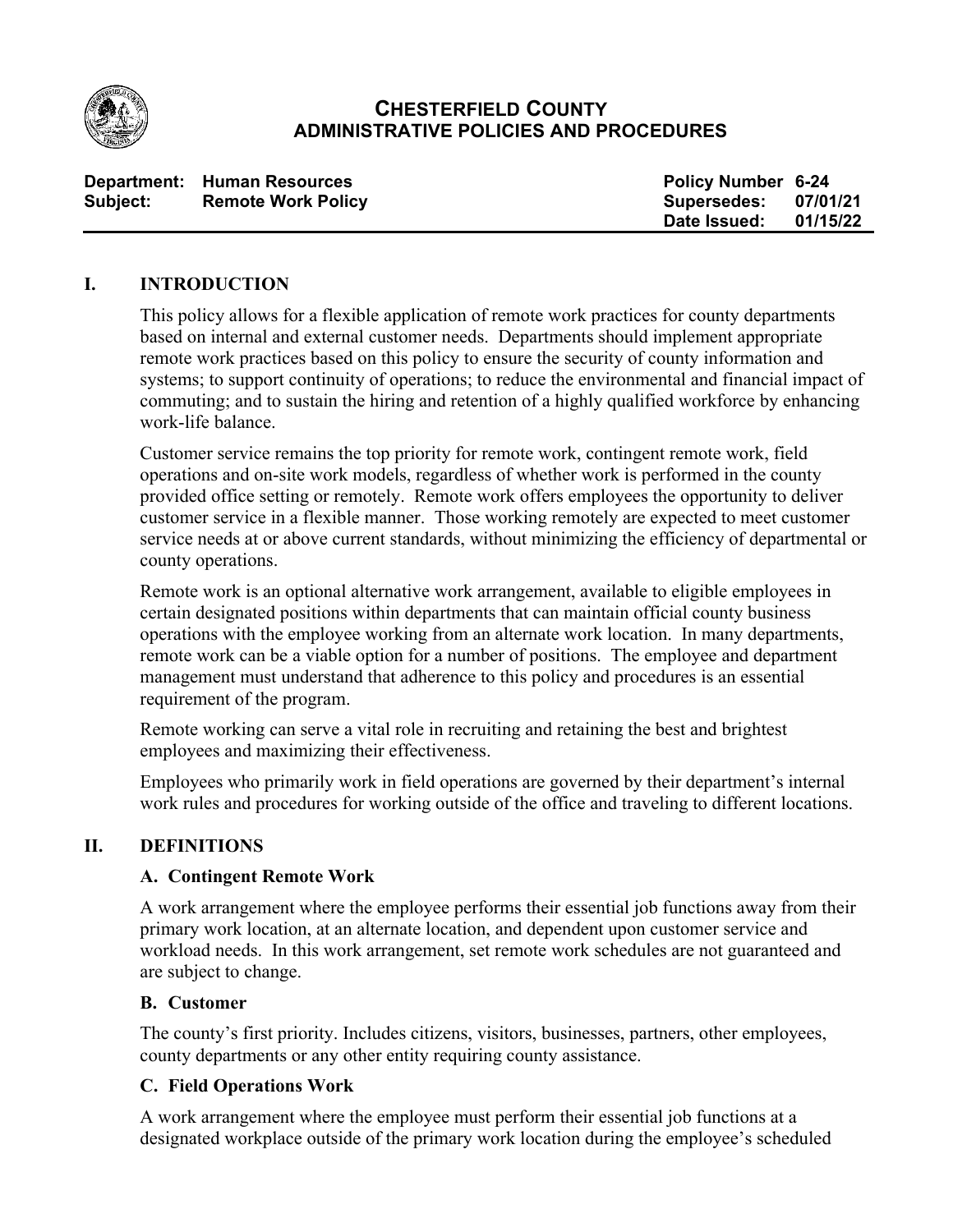work hours as agreed upon with the supervisor. There is very little to no flexibility in workplace arrangement, which is the key feature in remote work.

## **D. Hybrid Eligible**

A work arrangement where the employee maintains a schedule where they perform some of their work duties at the county worksite and some of their work duties away from their primary location, at an alternate location, during the employee's normal work hours, or an alternative schedule.

## **E. On-site Work**

A work arrangement where the employee must perform their essential job functions at the primary work location during the employee's scheduled work hours as agreed upon with the supervisor.

## **F. Primary Work Location**

The county work site where the employee would be required to work if they did not remote work.

## **G. Remote Work**

A work arrangement where the employee performs their essential job functions away from their primary work location, at an alternate location, during the employee's normal work hours, or an alternate schedule as agreed upon with the supervisor, in accordance with the Remote Work Request Form and established department work schedule guidelines. In this work arrangement, remote work must be performed without any impact to job efficiency, productivity, or customer service.

## **H. Remote Work Determination Form**

The form used to determine if a position can be performed remotely (hybrid eligible), contingent remote work or on-site only. **[Appendix B]**

## **I. Remote Work Location**

Approved work site other than the employee's primary work location where official county business is performed. Such locations may include, but are not necessarily limited to, employee's home, field site and satellite office. All remote work locations must be appropriate sites for confidential work to be performed.

## **J. Remote Work Request Form**

The form completed by the employee requesting permission to remote work and sent to the supervisor and department director for review and approval. **[Appendix A]**

## **K. Temporary Remote Work Arrangement**

On-site employees may be eligible for a temporary remote work arrangement outside of the requirements of this policy. Such arrangements may include, but are not necessarily limited to, an employee who needs to work on special projects or attend consecutive virtual meetings/training all day.

## **III. ELIGIBILITY**

Employees must be employed for a minimum of six months to be considered eligible for remote work; however, exceptions may be granted by the department director.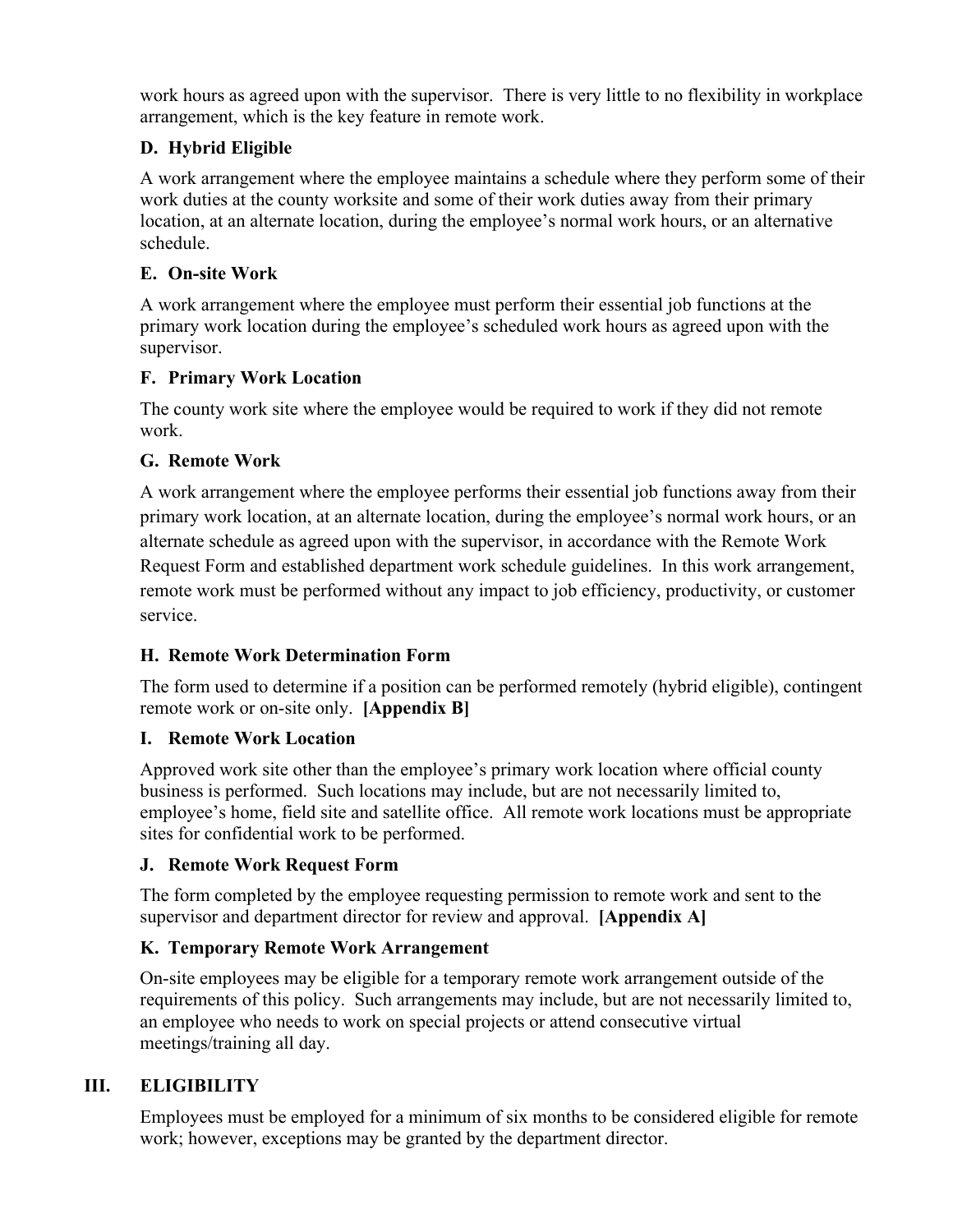Employees must be meeting work expectations in order to qualify to remote work and must maintain a rating of "Successful" or above as part of their Employee Development Plan to participate in the remote work program.

An approved and scheduled remote work arrangement must be authorized by the department director, utilizing the Remote Work Request Form. The department director may authorize a remote work schedule for as many days a week or pay period as practicable based on the customer service and workload needs of the department. The department director also has the discretion to deny a Remote Work Request Form or limit the number of days approved to remote work based on customer service and workload needs.

On-site employees may be eligible for a temporary remote work arrangement outside of the requirements of this policy. For example, an employee who needs to work on a special project or attend consecutive virtual meetings/training all day, may be offered a temporary remote work status.

If an employee requests permission to remote work at a location outside of the State of Virginia, the department director must consult with the HR Director and the Accounting Director prior to approving the request, except in the case of temporary travel. Payroll requirements can vary significantly from state-to-state and must be considered on a case-by-case basis to determine if there could be unintended taxation or other employment-related requirements for both the county and the employee when out-of-state remote working is approved.

Remote work is not an employee right or entitlement and it is not available for every position. Remote work may be discontinued or temporarily suspended at any time at the discretion of the employee's supervisor. And, depending on the needs of the position, the employee is expected to work on-site on approved remote work days when the need arises, so long as it is communicated to the employee in advance.

## **A. Suitable Position and Assignments**

Full-time, part-time, seasonal or temporary positions with the county may be eligible to participate in a remote work arrangement. The nature of the work performed and service provided must be considered in determining whether remote work is an option for a particular position. Whether a position is suitable for some allocation of remote work will be evaluated based on the following criteria:

- 1. Does the employee work primarily in an independent capacity or in a support or collaborative setting?
- 2. Are some or all of the work activities portable or can they be accessed electronically and therefore performed effectively while working away from the primary work location? Does the work require access to equipment or to materials that cannot be removed from the primary work location?
- 3. Does the employee's workload consist of some form of processing such as reading, writing, calculating, analyzing, designing, programming and managing data, the majority of which can be evaluated by the supervisor?
- 4. Will the employee's participation in the remote work program adversely affect the department's ability to meet and/or exceed customers' needs?
- 5. Will the employee's participation in the remote work program negatively impact the efficiency of departmental operations or unfairly increase the workload of others? Or can remote work for the position be implemented with a seamless transition?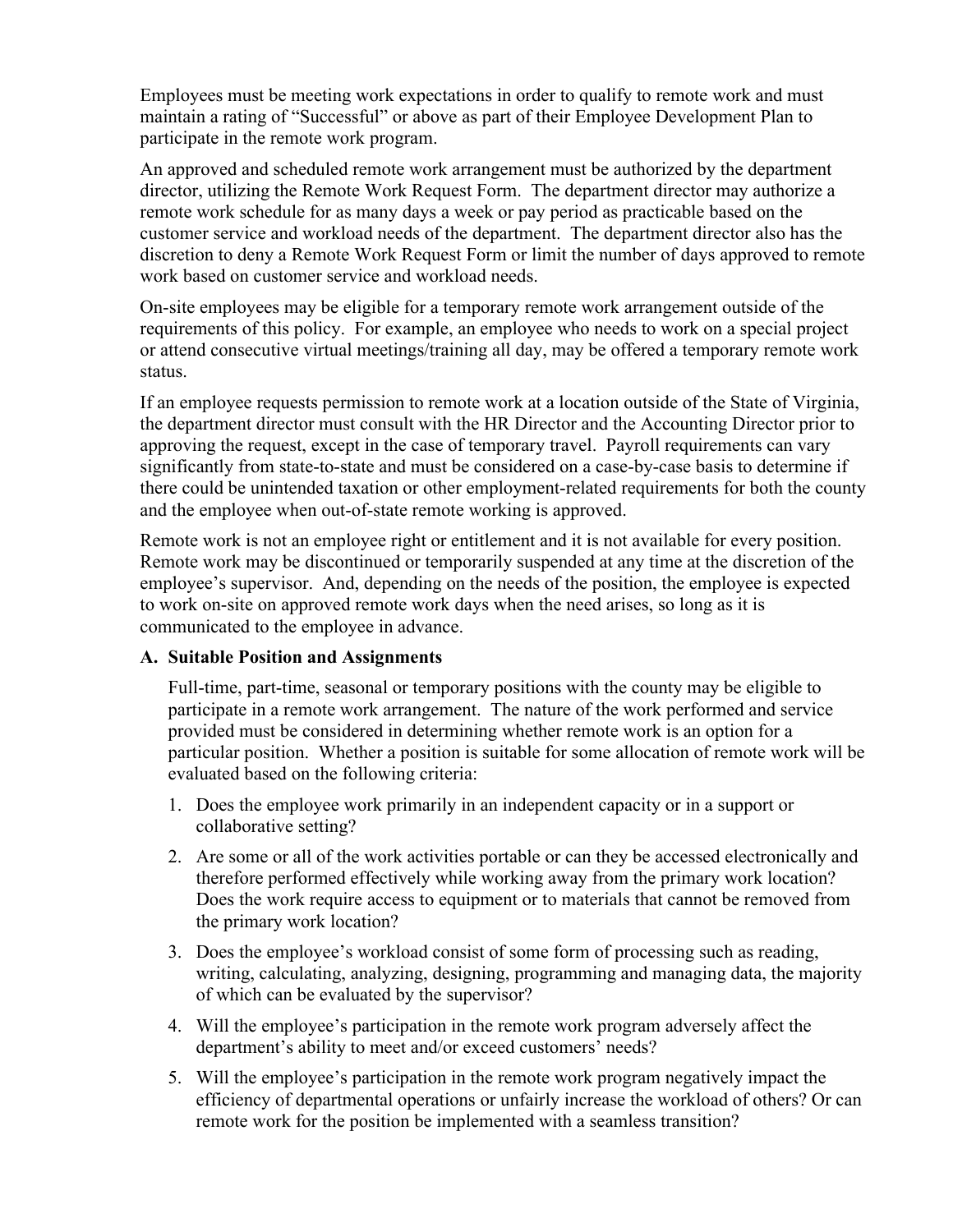- 6. Does the position require daily unscheduled face-to-face contact or meetings with other employees or the public at the primary work location?
- 7. Can the productivity of the position be measured by establishing metrics for a remote work environment?
- 8. Does the employee need to work during normal operating hours of 8:30 a.m. to 5 p.m., Monday through Friday?

#### **B. Employee Performance**

Employees suited for remote work need to possess several attributes which indicate they can work well with this type of work arrangement:

- 1. Consistently committed to delivering excellent service to citizens and other customers.
- 2. Solid performer who knows the job and the department's standards and expectations.
- 3. Ability to work independently without close supervision.
- 4. Ability to prioritize work effectively and utilize good time management skills.
- 5. Be reliable, disciplined, and self-motivated with a high sense of responsibility in accomplishing work assignments.
- 6. No recent history of performance or conduct issues.

## **IV. RESPONSIBILITIES**

#### **A. Department Director**

- 1. Serves as the sponsor of the department's remote work program.
- 2. Sets the tone and direction for departmental remote work policies and goals.
- 3. Provides information on the status of the remote work program to county leadership, department heads, as well as other organizations and employers, as needed.
- 4. Approves or denies employee requests for remote work based on the suitability of the work, the employee, and the work unit responsibilities.

## **B. Department of Information Systems Technology (IST)**

- 1. Along with the Learning and Performance Center, provides technical training for department staff to support remote workers.
- 2. Provides technical support and problem escalation for remote workers through the IST help desk.
- 3. Sets the appropriate technology standards to facilitate remote work.
- 4. Provides options for remote access users, including remote workers, for accessing the county's data and telecommunications network. The department and IST select the remote access option best suited to the department needs.
- 5. Provides expertise and consultation for the remote work program and reviewing technology-related program material.

## **C. Department of Human Resources (HR)**

- 1. Develops and implements remote work guidelines and policies.
- 2. Provides staff support for remote work by: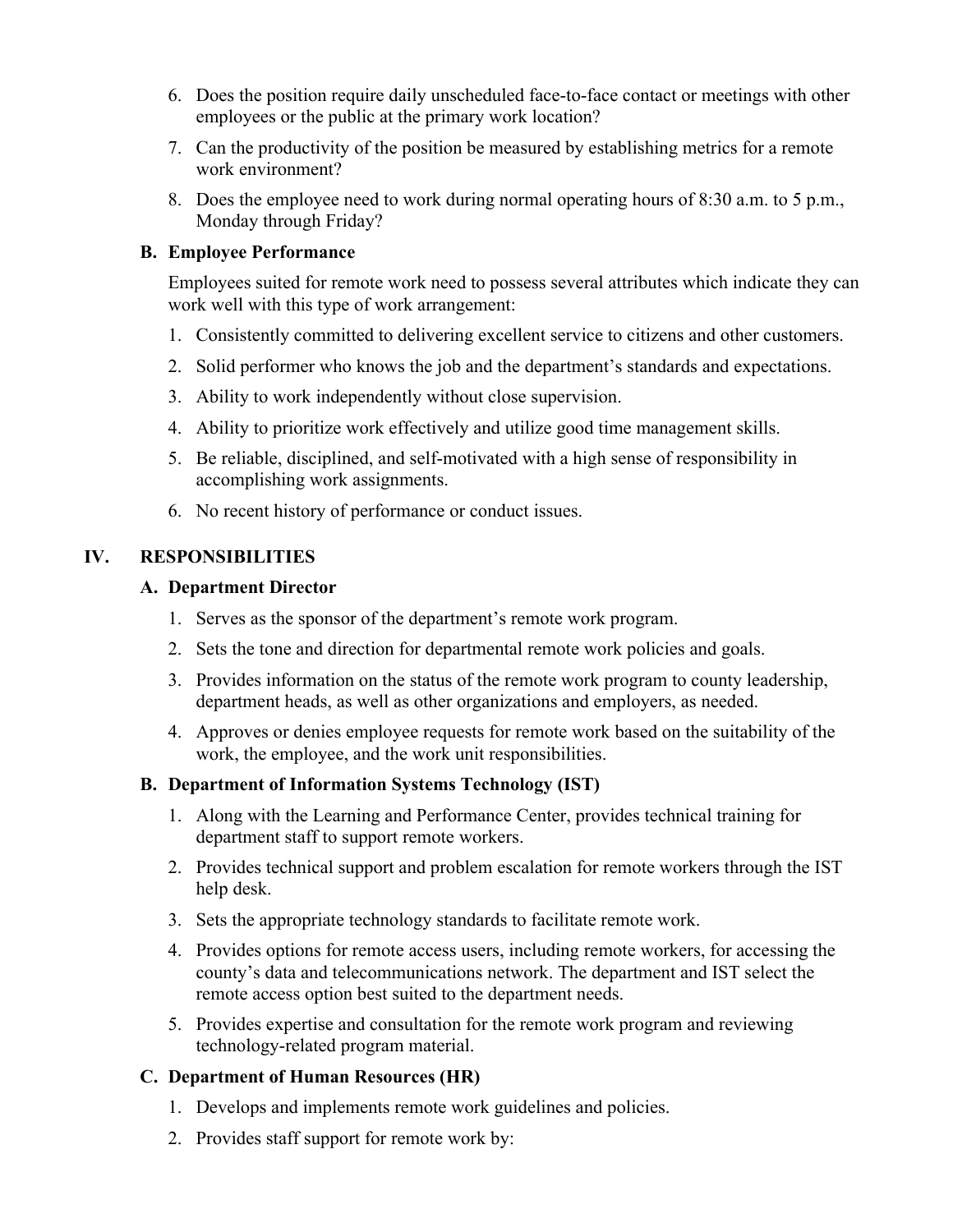- a. Preparing, maintaining, and disseminating remote work program information such as training material, web pages, reports, articles, publications, announcements, and notices.
- b. Conducting training and briefings for supervisors, remote workers, and others along with the Learning and Performance Center.
- c. Providing remote work information to other organizations and employers as requested.
- 3. Coordinates with IST on technical issues affecting remote work.
- 4. Provides analysis of the effectiveness of the program and recommends appropriate remedial actions.

#### **D. Learning and Performance Center**

Provides or coordinates applicable training to equip the employee with the necessary skills to be productive while working remotely. Examples of training for this environment include:

- 1. Information security awareness training.
- 2. Team skills training.
- 3. Time management training.
- 4. Selected technology training.

#### **E. Managers and Supervisors**

- 1. Implement remote work arrangements as practicable in their work areas and in accordance with the county's policies and procedures.
- 2. Implement metrics or a means of measuring work outcomes for all positions regardless of work location.
- 3. Provide department-level support for remote workers to include:
	- a. Reviewing and authorizing the required forms for approved remote work arrangements and technology requests.
	- b. Providing an environment that is conducive to the remote work initiative and providing scheduling and logistical support to remote workers.
	- c. Obtaining feedback regarding the impact of the remote work arrangement.

#### **F. Remote Workers**

- 1. Keep informed of the county's remote work policies and procedures and use the remote work program forms.
- 2. Review the Remote Work Program Packet for helpful tips.
- 3. Remain accessible to customers, co-workers, supervisors, and provide seamless service during established work hours.
- 4. Structure remote work to be accountable and transparent to the public, co-workers, and supervisors.
- 5. Plan and organize tasks for remote work for efficiency and productivity.
- 6. Track the work performed and communicate results as requested by the supervisor.
- 7. Request approval from the supervisor prior to incurring any overtime.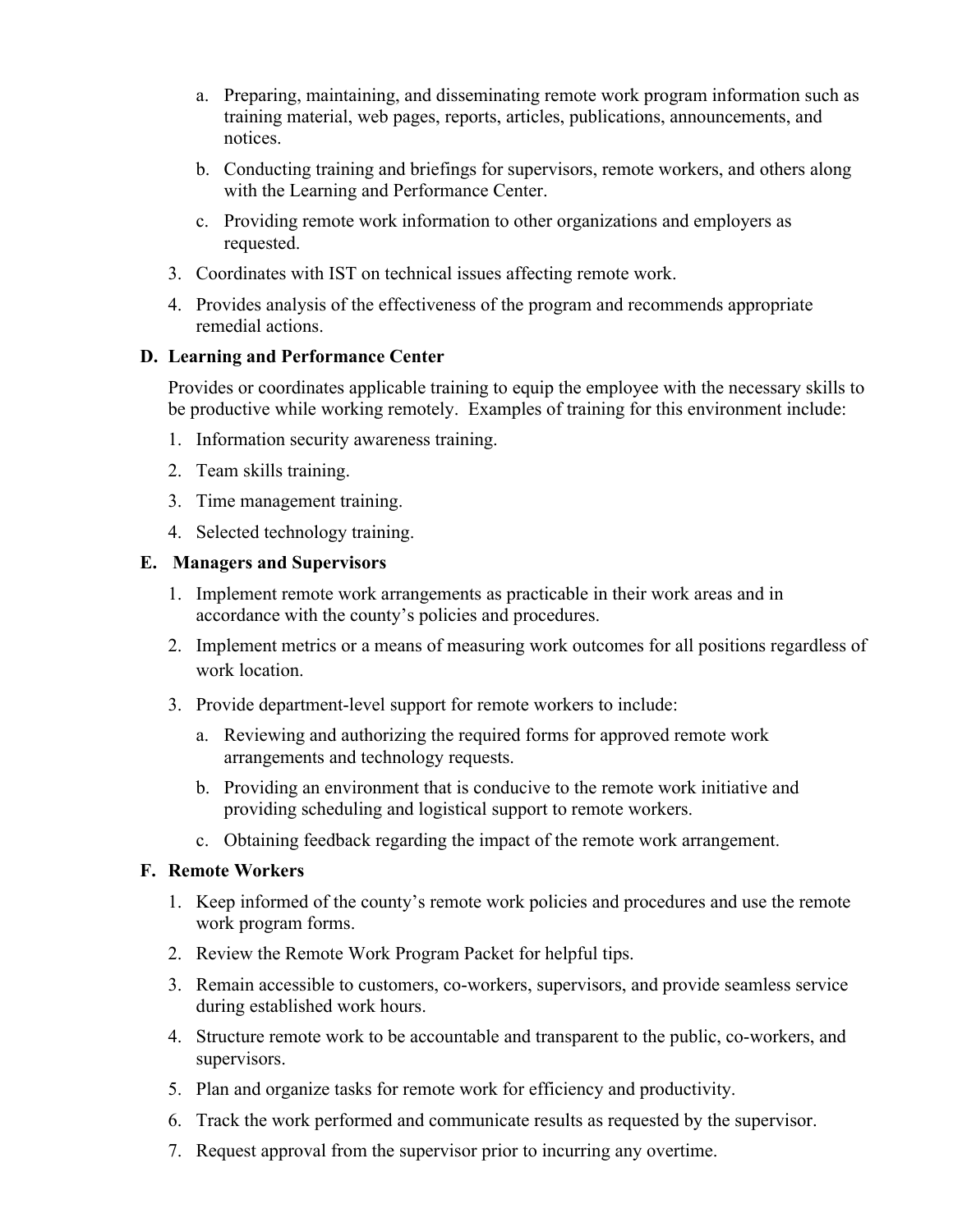- 8. Develop proficiency in the use of the technology required for remote work.
- 9. Report for work on-site on remote work days when needed.
- 10. Adhere to the requirements set forth in the remote work arrangement and policies noted in Section V.E.

#### **V. REMOTE WORK GUIDELINES**

#### **A. Work Schedule**

The employee and supervisor must define a schedule of work hours prior to the employee starting to remote work. The total number of hours that an employee works in a workweek is not affected or altered by remote working. Employees may work both a remote work and flexible schedule upon supervisor approval. Please refer to Policy 6-17, Fair Labor Standards Act Compliance, Section II. Definitions, D. Work Period, for further guidance on flexible work schedules.

For nonexempt employees, hours of work beyond the authorized workweek and any overtime require prior supervisor approval and will be compensated according to FLSA regulations. All remote work hours must be recorded in the county's timekeeping systems (see county Administrative Policy 1-17 Timekeeping for County Personnel). Monitoring and responding to emails is counted as time worked for nonexempt employees, regardless of the work location.

When remote working, the employee must be available and accessible to internal/external customers, department staff, and supervisor during work hours. During remote working hours, an employee is still required to participate in scheduled meetings via teleconference. However, there may be times when teleconference is not appropriate and the employee is required to come to the primary work location for a work-related meeting during the employee's normal remote work schedule. At the supervisor's discretion, an employee may be required to report to the primary work location or other designated locations at any time. Travel between the remote work location and a primary work location (typically a county work site) is considered commuting time and does not count as time worked for compensation purposes.

#### **B. Work Expectations and Customer Service**

Remote work arrangements are subject to the same customer service standards, work expectations and job performance competencies. The employee is expected to provide the same work outcomes and quality of work while remote working. Time spent and work accomplished from a remote location should appear seamless to customers. Those working remotely should be performing customer service at or above current standards. Supervisors are expected to monitor job performance and the impact of the remote work arrangement.

#### **C. Confidentiality**

The employee must maintain appropriate confidentiality of all work-related information, including written documents, electronic files, and verbal communication. Any work performed at the remote work location is considered official county business. Any hard copy confidential information that will be used in the remote work location should be stored there only temporarily and approved by the department director or data owner. Electronic files and automated records must be safeguarded to protect unauthorized disclosure or damage. The employee must store all Protected Health Information and Personnel Information, as defined in Administrative Procedure 6-4 Privacy of Information, in a secure location. Any verbal communication of work-related information should be conducted in a private area.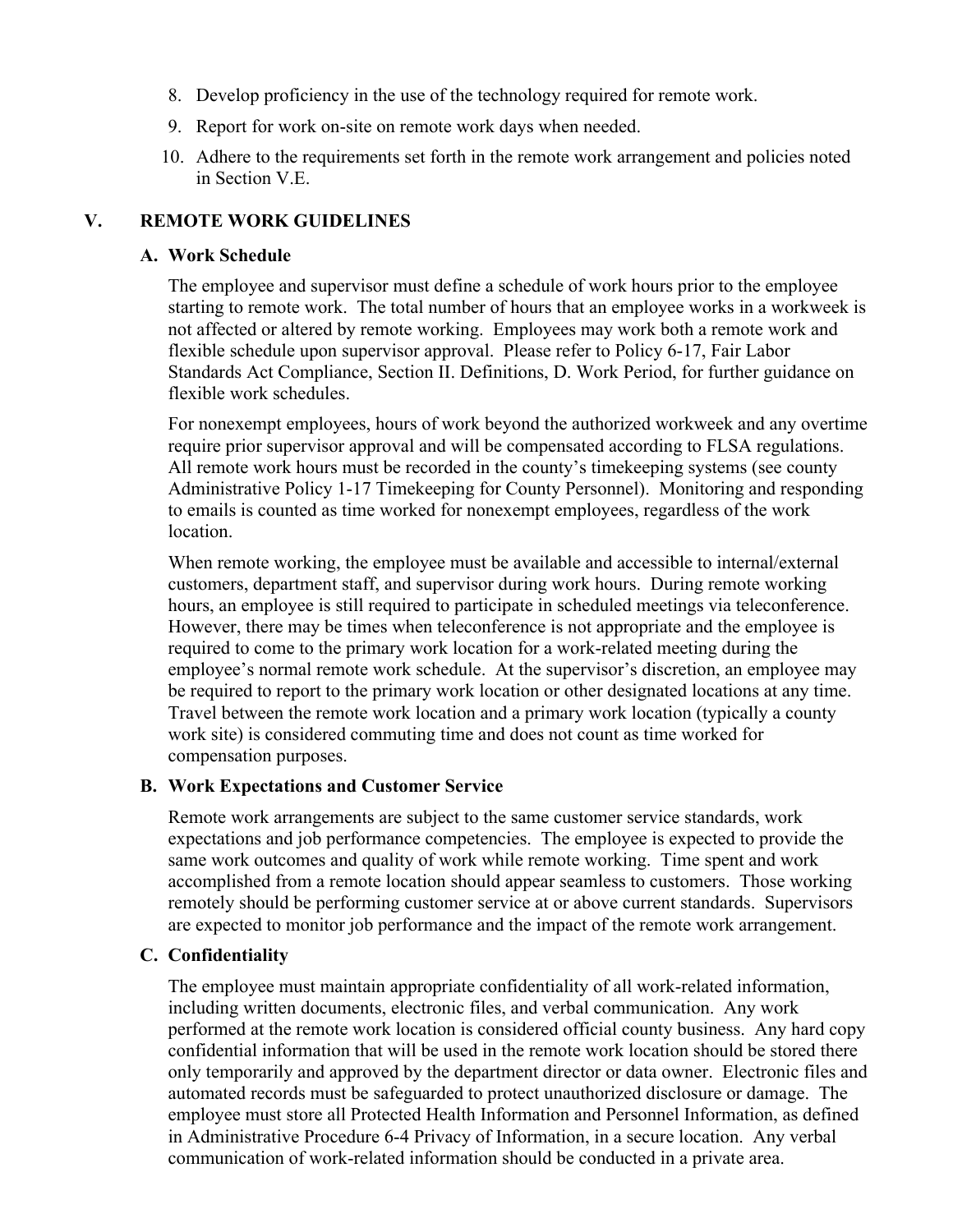Confidential information shall not be downloaded to personal computing equipment. Printing of county materials in the home should be reviewed with IST prior to beginning the remote work arrangement.

#### **D. Workspace**

If the remote work location is the employee's home, the employee is responsible for designating a workspace for the purpose of performing work for the county.

The workspace must be sufficient for the employee to perform the requirements of the job, including furniture, equipment, supplies, and appropriate lighting. The remote work location must be safe and free from hazards, including ensuring the location is in compliance with all applicable building codes. The county is under no obligation to maintain or repair any structure at the remote work location or the workspace. The employee is not permitted to conduct face-to-face meetings with customers in the employee's home.

The employee will apply approved safeguards to protect department records from unauthorized disclosure or damage. Work done at the remote work site is considered official county business.

#### **E. Equipment, Technology and Supplies**

Employees and departments should discuss equipment, supplies, or support needs prior to initiating a remote work arrangement. The purchase of new equipment or supplies for the remote work location is at the discretion of the department director and contingent upon the availability of department funding to support the request.

All equipment, supplies, or other property provided by the county remain the property of the county. The employee must take reasonable and prudent precautions to protect county equipment against damage, loss, or abuse while in the employee's custody. Use of county equipment is governed by County Policy 7-2 IST Microcomputer Software License, 7-3 Information Security Policy, 7-8 IST Internet and Email Use, and other applicable policies. County equipment is serviced and repaired at county facilities; equipment repair technicians will not travel to the remote work site. Only IST approved software shall be downloaded to or installed on county equipment.

The department may provide the following resources as part of the county's support for remote work:

- 1. Telecommunications equipment including voice over IP soft phone for computer and configuration for "extension to cellular phone." Line charges for use of home telephone equipment will not be reimbursed.
- 2. County-issued laptop and supporting remote work equipment for use at the remote work site.
- 3. Standard office supplies such as paper, pens and pencils, folders, and other office supplies.
- 4. Use of a county printer at a remote work location is considered an exception which must be approved by the county CIO and funded by the department.
- 5. Use of standard, approved browsers and other software as specified and provided by IST.
- 6. The remote worker must notify IST via the IST helpdesk of any county allocated equipment failure.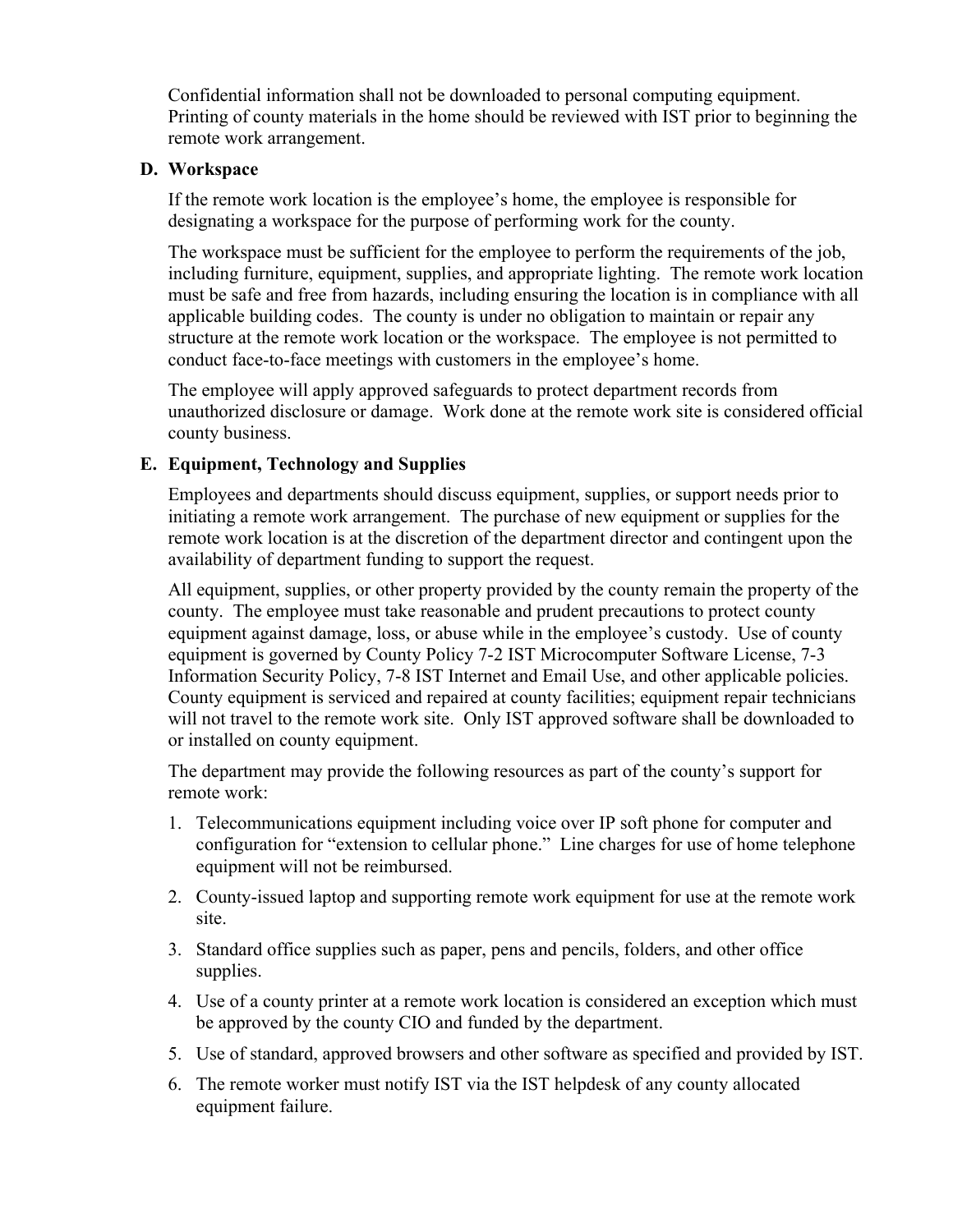An employee who chooses to remote work must maintain a phone (landline or mobile device) and internet service at their own expense. If county-owned equipment needs to be serviced or repaired, the employee will bring the equipment to IST for service.

The internet service should provide upload and download speeds consistent with the federal guidelines for broadband and may be a wired or wireless connection. These guidelines are currently 25 megabits per second download speed, and three (3) megabits per second upload speed. Federal guidelines will change over time. Any use of a broadband connection that does not meet the federal guidelines must be approved in advance by the department director, with notice given to the CIO. Dependence on connections publicly available is not a suitable alternative for a permanent broadband connection.

Employees may use county computer resources to access the internet and transmit email messages at any time for work-related purposes. Unauthorized persons are prohibited from using county equipment. The employee will be responsible for transporting and installing the equipment at the remote work location.

Lost, stolen, or compromised devices must be reported, as soon as possible, to IST and the remote worker's supervisor and to the Police as appropriate related to a remote work location theft.

The county-issued laptop computer used to connect to VPN is subject to scanning by the county to check for performance issues and general compliance with county technology standards.

#### **F. Liability**

The determination of compensability for remote work site injuries/occupational disease shall be determined like any other off-site location for purposes of Workers' Compensation. The employee agrees to notify the supervisor immediately of any accident or injury that occurs at the alternate work site and to comply with county policies covering on-the-job injury. The employee understands that the county will not be liable for any injuries to third parties or for damages to an employee's personal or real property while the employee is working at the approved remote location.

The employee who is remote working from a home location is strongly advised to maintain homeowner's or occupant's insurance coverage.

Information on the remote worker's laptop or workstation may be subject to FOIA and subpoena requests.

#### **G. Dependent Care**

Remote work is not a substitute for child care or other dependent care responsibilities. If a child or dependent who would normally require child or other dependent care is present during scheduled work hours, the employee shall make other arrangements for the care of the child or dependent. The employee may provide limited care for the child or dependent who requires occasional care in the remote work location.

#### **H. Travel Expenses**

The employee will be reimbursed for mileage as outlined in Administrative Procedure 1-1 Travel Policy and Procedures, when private cars are used for business purposes. Use of private cars for attendance at work-related meetings or reporting to work at the primary work location, while remote working, will not be reimbursed.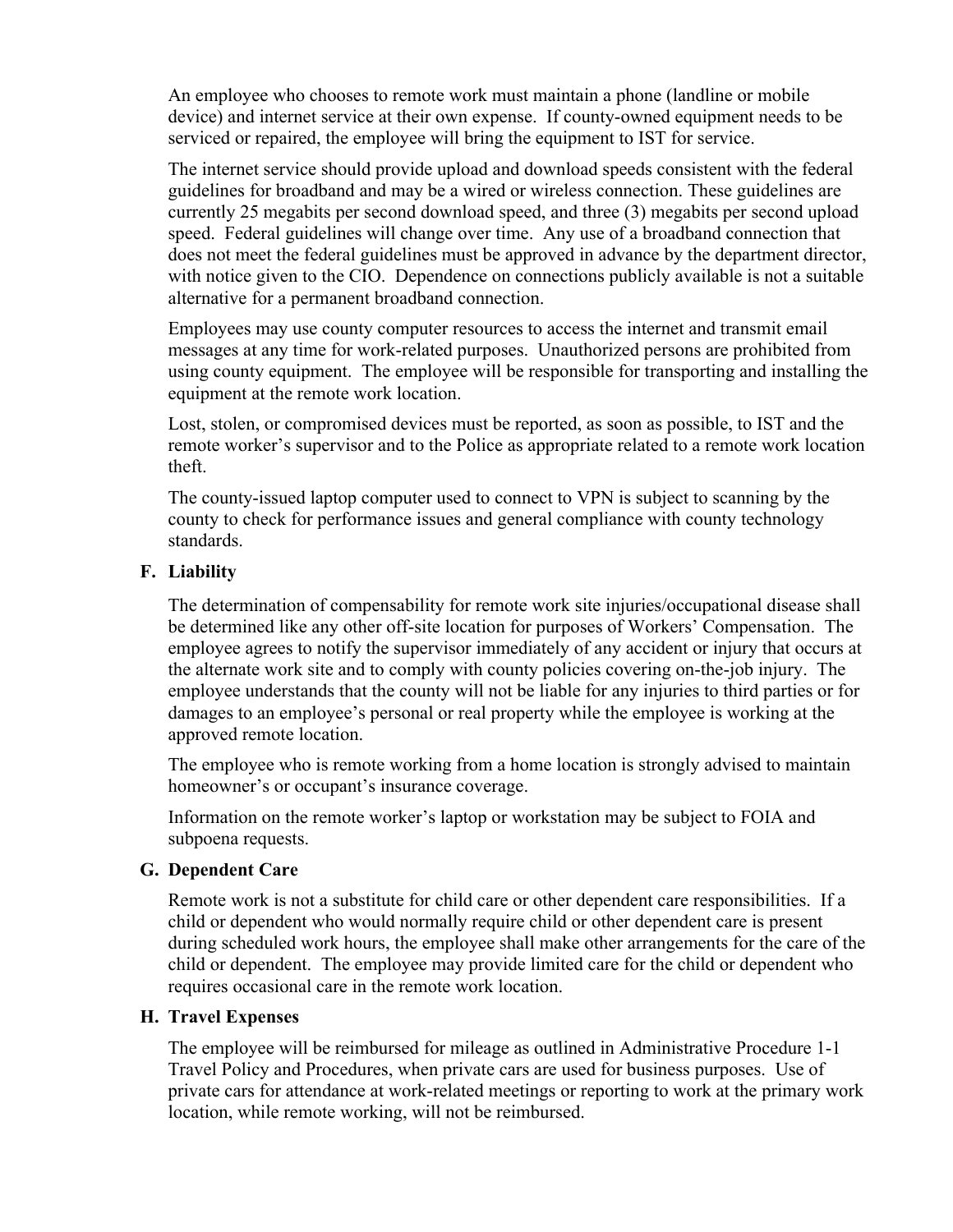## **I. Adverse Weather and Emergency Events**

Employees who have the ability to work remotely (includes hybrid eligible and contingent remote positions) on an adverse weather or emergency event day will work as usual. Only employees who are required to report to the worksite will receive adverse weather leave.

When an employee is remote working, he/she is subject to department minimum staffing and designated staffing requirements, under Adverse Weather and Emergency Events, County Policy 6-12. An employee who is working a remote work schedule may be required to come to the primary work location during adverse weather or emergency events.

In addition, remote work employees (who are not minimum staffing or designated staff) may be required to work under the department's Continuity of Operations Plan.

The employee and supervisor should discuss expectations for minimum staffing, designated staffing, virtual staffing and the department Continuity of Operations Plan. Employees should refer to Policy 6-12, Adverse Weather and Emergency Events, for more information on working remotely during adverse weather conditions.

The county is committed to the health and safety of its employees, contractors, and workplace visitors and is committed to minimizing the risk of exposure and transmission of pandemic viruses and other contagious diseases through the workplace. Employees may be required to work from home, and these remote work policies and procedures may be modified by the Director of Human Resources. For example, employees may need to work while children are at home, work other than normal business hours, conduct all or most of their work remotely, and be permitted to remote work during the public health emergency without completing the documents required by this policy. Remote work may not be considered a reasonable accommodation for employees who choose not to receive FDA approved immunizations against communicable diseases. Employees who are unable to be vaccinated due to a disability, advice of a medical provider, or religious beliefs are to contact HR to explore reasonable accommodations.

## **J. Telephone or Internet Service Outage**

In the event of an outage impacting telephone or internet service at the remote work location, the employee should contact his/her supervisor to discuss whether to report to the county work location, work from an alternate remote work location, work on assignments not impacted by loss of service, or take annual leave or PTO.

#### **K. Modifying and Terminating a Remote Work Arrangement**

Exceptions to an employee's regular remote work schedule, such as adding or changing remote work days, should be approved by the department director or designee in advance of the exception whenever possible.

The department director or designee may modify any portion of the remote work arrangement, if necessary.

The remote work arrangement should be reviewed when the employee's job role, work assignments, or supervisor are going to change. Remote work arrangements are not automatically transferred from one position or supervisor to another.

Department management may terminate the remote work arrangement at any time without cause. Termination of the remote work arrangement is not grievable. Written notification of suspension of a remote work arrangement will be provided to the employee.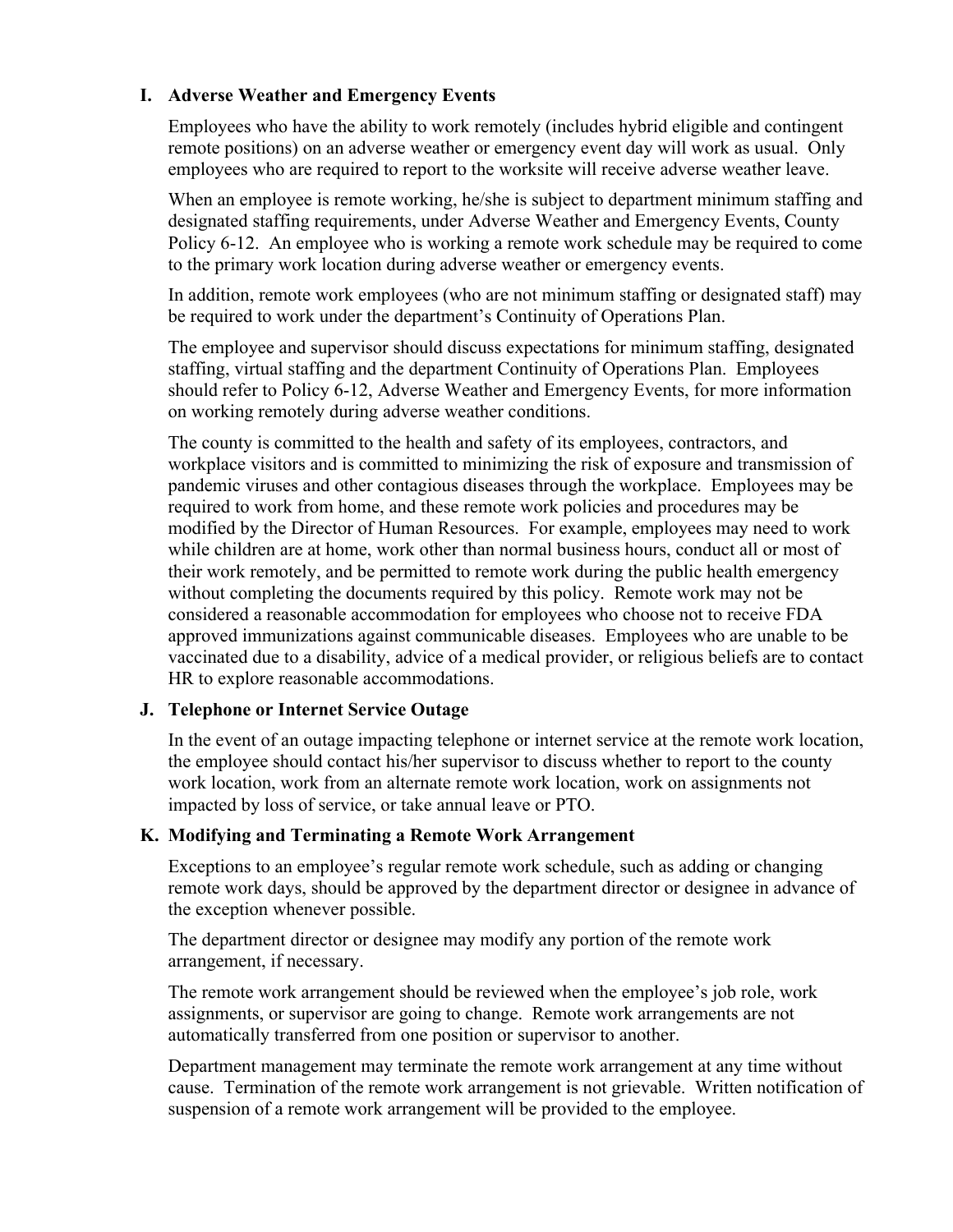## **L. Procedure for Requesting A Remote Work Arrangement**

Employee completes a Remote Work Request Form **[Appendix A]** and submits it to supervisor.

- 1. Upon receipt of the Request Form, the supervisor will review the request and reply to the employee within 15 calendar days. If the employee has received an EDP, he/she must be rated at "Successful" or higher to qualify to remote work. Also, the employee should have no disciplinary actions within the last 12 months to qualify.
- 2. The Remote Work Request Form, whether recommended for remote work or not recommended for remote work, will be sent to the department director or designee for a final decision and placed in employee's department personnel file. A signed copy shall also be forwarded to HR to be scanned into the employee's official personnel file.
- 3. Employee and supervisor will attend the following training as designated by IST and HR:
	- a. Information Security Training
	- b. Chesterfield County Telework Online Course

## **M. County Policies and Procedures**

Compensation and benefits including hours of work, leave, and overtime will remain the same for remote workers as for all other employees.

Access to county systems, applications, and information is restricted and is allowed only as necessary to support authorized business operations of Chesterfield County. The protection of computerized information assets must be in compliance with all applicable federal, state, and local laws, ordinances, and statutes. All remote workers must adhere to IST's Information Security Policy #7-3, in its entirety.

All personnel regulations and other applicable county, state, and federal regulations, policies and procedures apply to remote workers. This includes policies and procedures that address employee standards of conduct, the privacy and protection of information, electronic and email use policies, responsibility for proper use and care of county-owned equipment, and county liability for on-the-job injuries. All employees shall also comply with county and departmental expectations of behavior and performance while remote working.

Noncompliance with county policies, procedures, and expectations may result in suspension of remote work privileges and/or disciplinary action, up to and including dismissal.

County policies and procedures may be found on chesterfield.gov.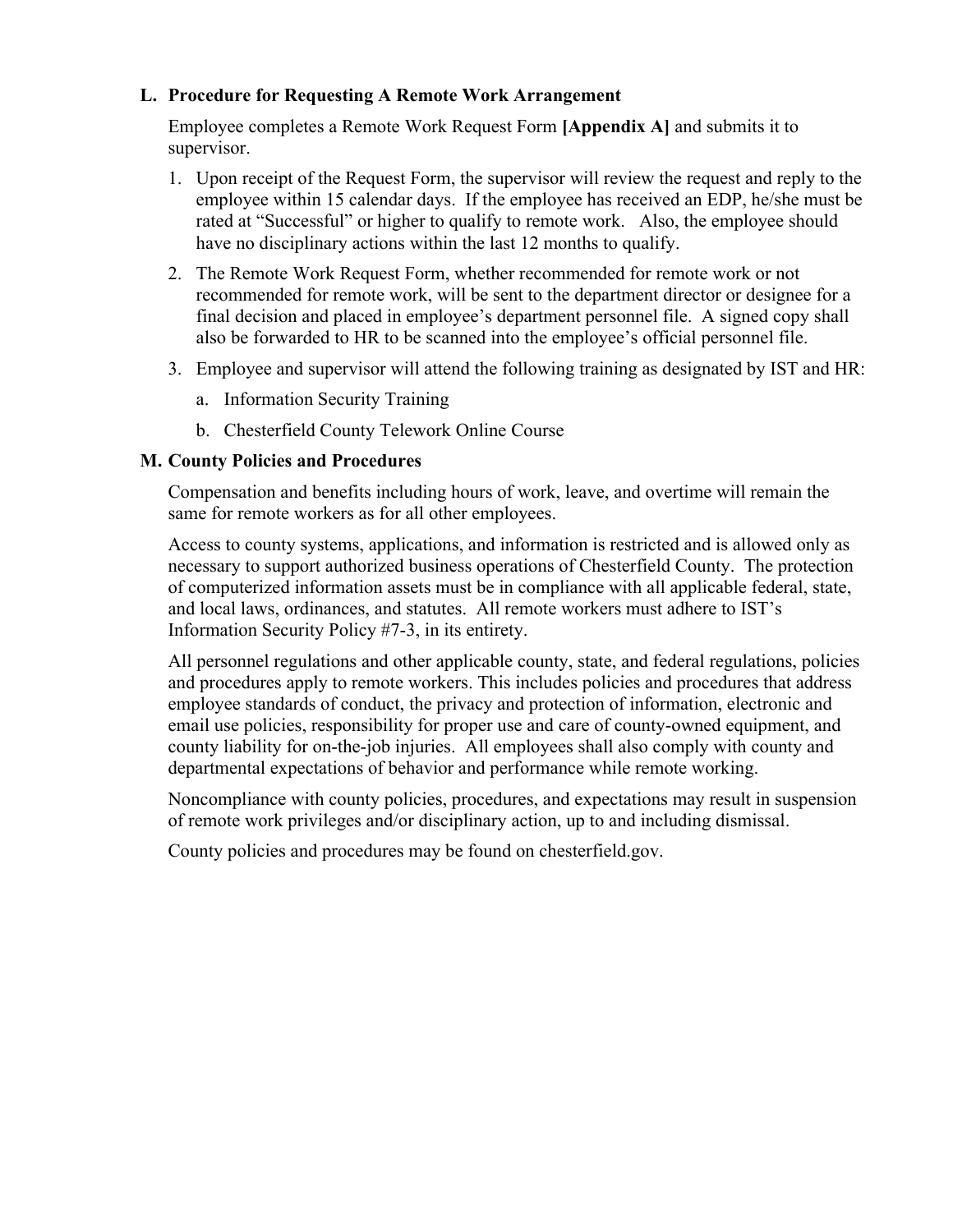## **Appendix A**

| <b>REMOTE WORK REQUEST FORM</b>                                    |                                                                           |       |                        |                                                        |  |  |
|--------------------------------------------------------------------|---------------------------------------------------------------------------|-------|------------------------|--------------------------------------------------------|--|--|
| <b>Employee Name:</b>                                              |                                                                           |       | <b>Employee ID:</b>    |                                                        |  |  |
| <b>Department/Section:</b>                                         |                                                                           |       | <b>Position Title:</b> |                                                        |  |  |
| <b>REMOTE WORK AGREEMENT</b>                                       |                                                                           |       |                        |                                                        |  |  |
| Outline your remote work schedule (weeks/days/times/as permitted): |                                                                           |       |                        |                                                        |  |  |
| work?                                                              | Where is the primary location where you will remote                       | State |                        | $\Box$ Home $\Box$ Other/In-State $\Box$ Other/Out-of- |  |  |
| Please provide additional information (if needed):                 |                                                                           |       |                        |                                                        |  |  |
| <b>Employee Signature</b>                                          |                                                                           |       | Date                   |                                                        |  |  |
| <b>DEPARTMENT USE ONLY</b>                                         |                                                                           |       |                        |                                                        |  |  |
|                                                                    | $\Box$ Employee is recommended for remote work ( <i>hybrid eligible</i> ) |       |                        |                                                        |  |  |
|                                                                    | $\Box$ Employee is recommended for <b>contingent remote work</b>          |       |                        |                                                        |  |  |
| $\Box$ Employee is not recommended for remote work                 |                                                                           |       |                        |                                                        |  |  |
| Please state the reasons:                                          |                                                                           |       |                        |                                                        |  |  |
| $\Box$ Approved                                                    | $\Box$ Denied                                                             |       |                        |                                                        |  |  |
| <b>Supervisor Signature</b>                                        |                                                                           |       | Date                   |                                                        |  |  |
|                                                                    | Department Director/Designee Signature                                    |       | Date                   |                                                        |  |  |

\*Must be completed and forwarded to HR to be scanned into the employee's official personnel file.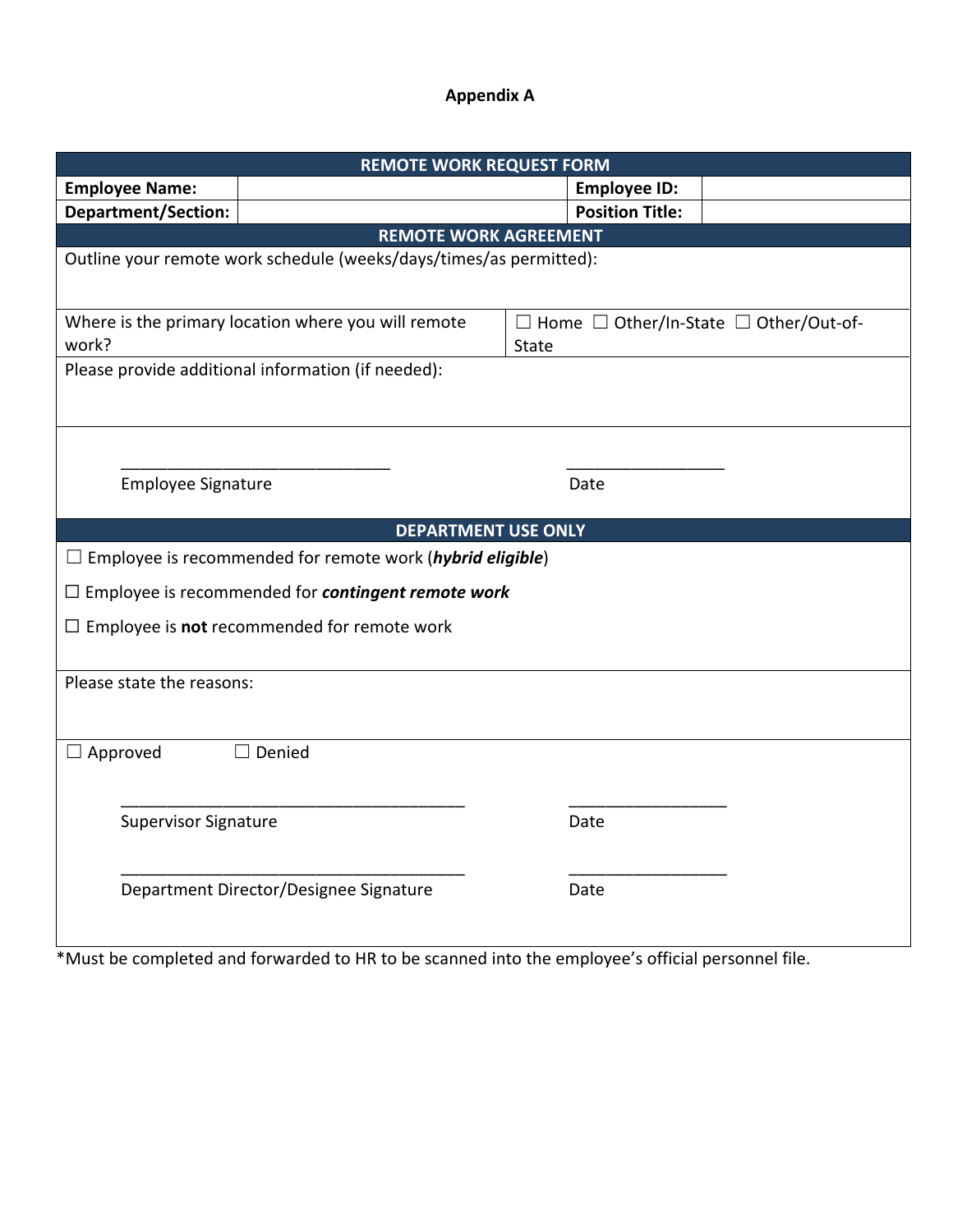

# **Remote Work Determination Form Hybrid, Contingent Remote or On-Site Only**

Department managers can use the following questions to help make the determination whether a position in their department can be performed remotely at least some of the time (hybrid eligible), on occasion based on customer service and workload needs (contingent remote), or on-site only. Remember that when making decisions regarding remote work capability, the evaluation should be of the **job or position**, and not the incumbent currently performing that job. One form may be completed for each job classification where job duties are identical. For employees who are primarily assigned to field operations, this determination process is not required. Customer service should always be our top priority. While employees may have worked remotely during the pandemic for safety reasons, customer service best practices should be considered when making work model determinations for the future. To begin, first identify:

# **What are the essential functions of this position?**

Essential functions are the fundamental duties of a position that an employee must be able to perform with or without reasonable accommodation.

**SECTION A: Apply the following questions to each of the position's essential functions.** Keeping in mind customer service standards, do any of the essential functions of this position **require**:

- 1. Face-to-face, in-person contact with other people?  $\Box$  Yes  $\Box$  No
- 2. Routine on-site collaborative or group work?  $\Box$  Yes  $\Box$  No
- 3. Specialized equipment, tools, or software located in the workplace?  $\Box$  Yes  $\Box$  No
- 4. Access to physical documents/files, or cash handling?  $\Box$  Yes  $\Box$  No

If all answers are "no," position should be considered hybrid eligible and you are done. If one or more answers are "yes," complete Section B.

## **SECTION B: For any question answered "Yes" in Section A, apply the following questions:**

- Are they performed frequently and/or on an ongoing basis?  $\Box$  Yes  $\Box$  No
- What percentage of the position's workweek is spent on the question(s) marked "yes" in Section A?  $□ <$  <25%  $□$  25% to 50%  $□$  51% to 75%  $□$  76% or more
- For questions marked "yes" in Section A, could the related essential functions be performed remotely with:
	- a.  $\Box$  No work modifications?
	- $b. \Box$  Minimal work modifications?
	- $c. \Box$  Moderate work modifications?
	- d.  $\Box$  Significant work modifications?
		- Is customer service negatively impacted by remote work?  $\Box$  Yes  $\Box$  No  $\Box$  To some degree